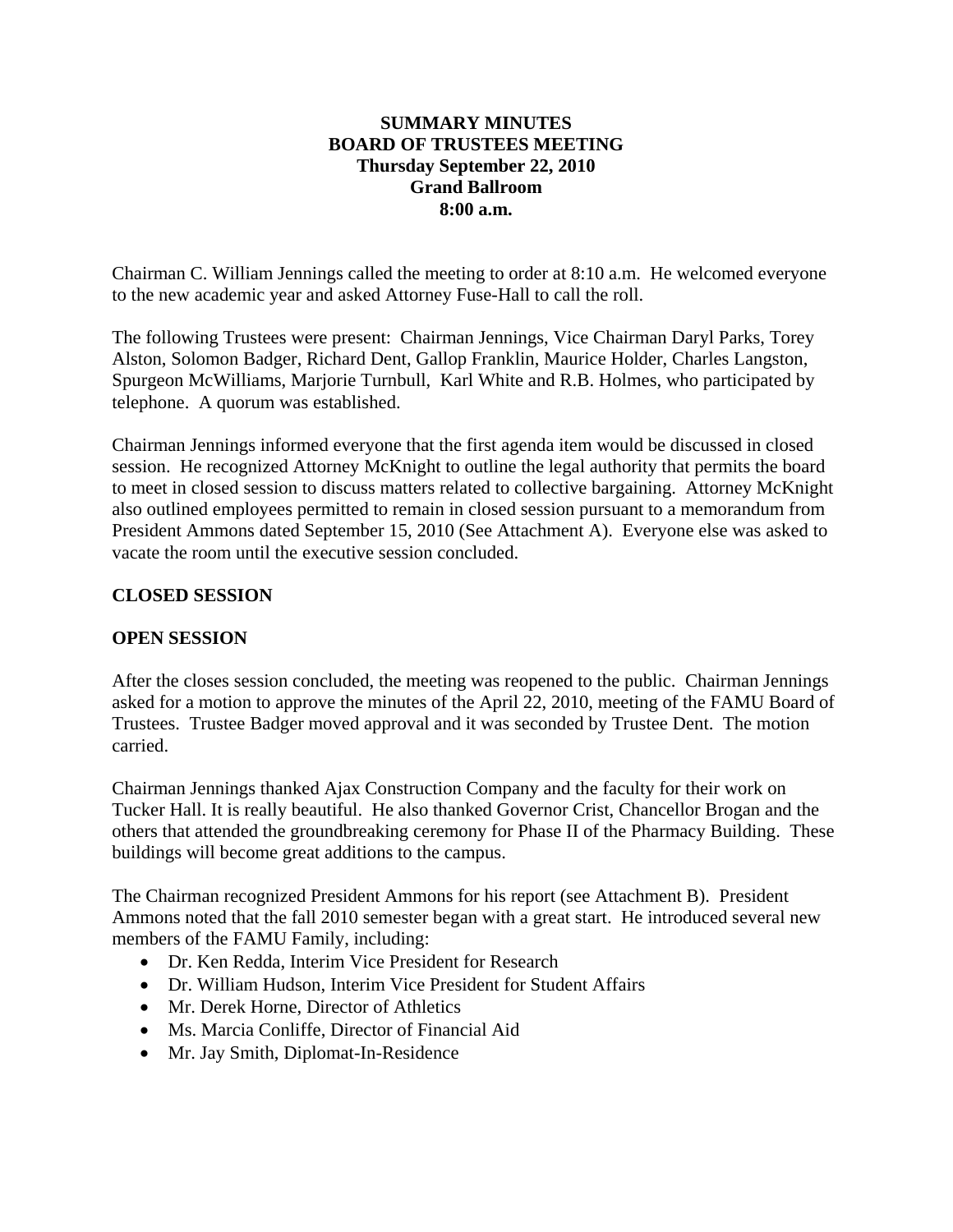President Ammons noted that FAMU welcomes its largest enrollment in the history of the University with 13, 349; he noted that these are the preliminary figures for Fall 2010. President Ammons noted that the College of Law also enrolled its largest entering class with 296 students. President Ammons outlined the profile of the freshman class. He also noted the success of the "One Stop" Registration. This initiative placed all critical offices for students to register and address any initial matters to begin the semester, in one location for several days. This initiative began as a means to improve the efficient and effective operation of the registration process.

Other areas discussed by President Ammons included:

- The death of Dr. William P. Foster, the greatest director of bands in American history and former director of the Marching 100. His innovative musical arrangements and choreography for marching bands revolutionized band performances throughout the nation.
- FAMU hosts the First National Goat Conference
- Student Support Services awarded \$1.6 million grant
- Dean James Hawkins Named Educator of the Year by NABJ
- General Counsel Avery McKnight featured among Florida's Legal Elite
- FAMU School of Architecture listed as a program with distinction by 2009 Design Futures Council.
- SGA President Gallop Franklin II Named Gubernatorial Fellow
- New Marketing contract signed with IMG, national athletic marketing firm
- FAMU remains No.1 in selling licensed merchandise
- Upcoming Events

Chairman Jennings thanked President Ammons for his report.

### **COMMITTEE REPORTS**

### **DSO COMMITTEE**

Chairman Jennings recognized Trustee Charles Langston for the report of the DSO Committee. Committee Chairman Langston noted that Vice President Carla Willis provided the Committee with an update on the FAMU Foundation to include year-to-date giving and the Foundation's asset balance.

 Vice President Willis informed the Committee that during the first quarter of this fiscal year, the Division of University Relations raised over \$636,000 in cash and in-kind donations. She noted that there has been a 22% decrease in cash gifts as compared to the first quarter of fiscal year 2009. However, there has been a 26% increase in the number of donors acquired. Additionally, the Foundation has seen an increase in the average gift size among alumni, faculty and staff.

Additionally, Vice President Willis informed the Committee that the University's Annual Fund phone-a-thon will now originate from an on-campus call center with FAMU students placing the calls. With this new arrangement, phone-a-thons will occur during the Spring and Fall, rather than just in the Spring. The new on-campus call center will begin in conjunction with our fall phone-a-thon in late October.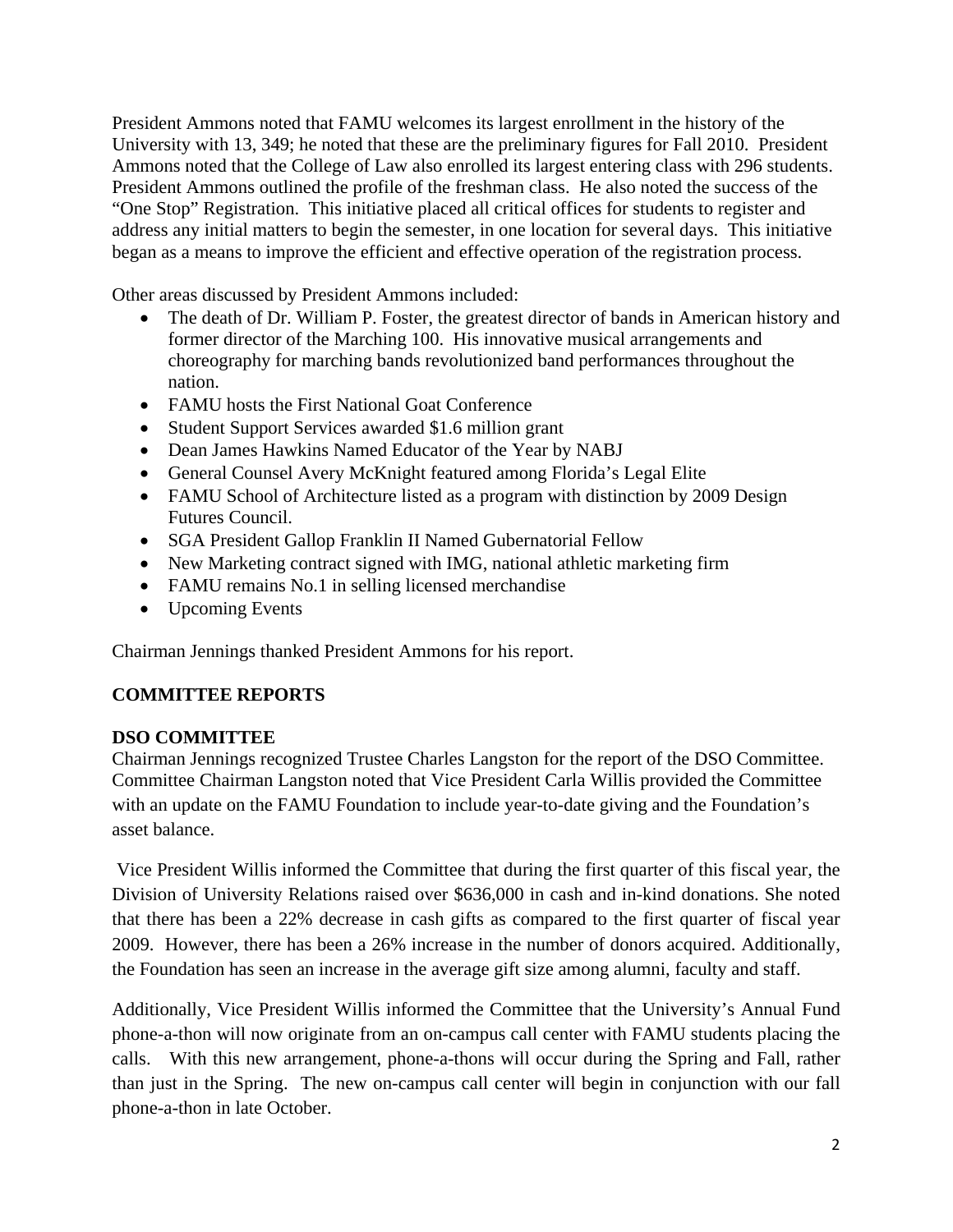The Committee heard a report on the asset balances of projects housed in the Foundation. Vice President Willis reported that limited funds were available for flexible spending and emphasized the need for unrestricted funds. Two types of restricted funds were presented, namely, permanently restricted, which are also called endowments, and temporarily restricted. The permanently restricted funds were categorized into four groups:

- Eminent Scholar Chairs, which had a beginning balance of \$17,438,544 and an ending balance of over \$17,439,044;
- Professorships, which had no additional contributions during 2009-2010 beginning and ending balance of over \$1,975,000;
- Endowed Scholarships, which increased its asset balance from \$46,242,218 to \$46,381,311; and
- Endowed for Operations which increased from \$13,412,410 to \$13,456,220

Vice President Willis summarized that the permanently restricted endowed projects increased during fiscal year 2009-2010 from \$79,068,672 to \$79,252,075.

The temporarily restricted funds were also categorized into four groups:

- Earnings, which increased by \$1.8 million from over \$15 million to over \$16.9 million;
- General Scholarships, which increased from over \$8 million to \$8.7 million;
- Operating Projects, which had a net change of \$434,589 during fiscal year 2009-2010, thus making the funds available for disbursements \$5,636,799; and
- Earnings Clearings / Accounting Adjustments, in which there was a net change of \$4,921,875 and an ending balance at June 30,2010, of [negative] (\$12,923,634)

As such, Vice President Willis noted that the temporarily restricted projects asset balance available at June 30, 2010, was \$18,408,426.

Vice President Willis provided the Committee with a snapshot of the Foundation's Investment Weekly Dashboard, which provides the Foundation Board of Directors with a graphical representation of the Investment Portfolio Market Value at the close of each week.

Further, the Committee received a report from Mr. Tommy Mitchell, President of the FAMU National Alumni Association (NAA), who provided a summary of the activities that have occurred during his term as president. A few highlights included meeting with several alumni auxiliary groups such as the Boosters, the Band Boosters and the National "F" Club to discuss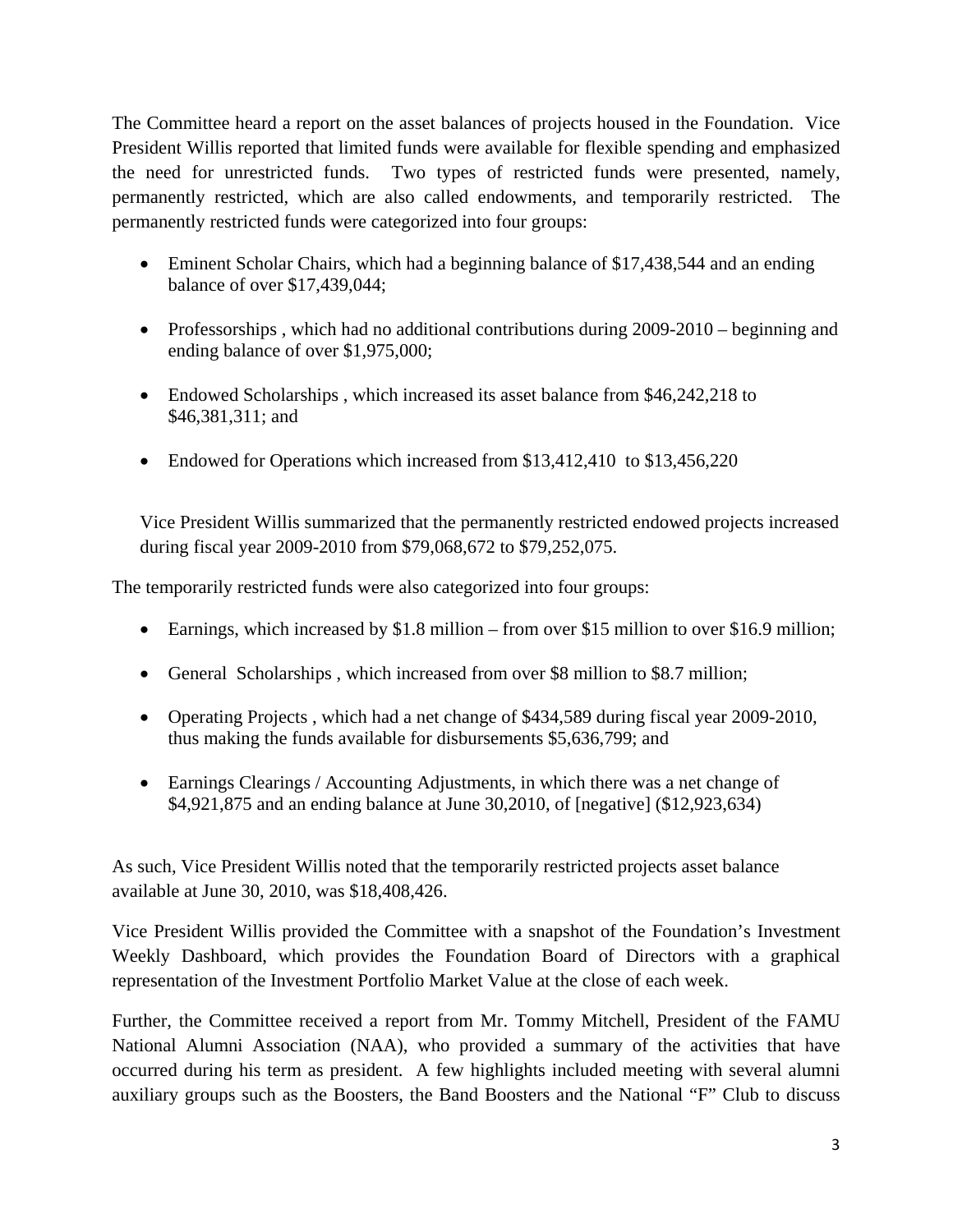ways of coordinating their support of FAMU; meeting with Vice President Willis to discuss issues related to the NAA's fiscal practices as well as discussing financial support of the University; and raising over \$139K during the NAA's National Meeting in Philadelphia to support scholarships and unrestricted funds.

Following the committee report, Trustee Langston introduced the consultants from Benz, Whaley, Flessner, Inc. to report on the results of their feasibility study for launching a capital campaign. See Attachment C. Following the presentation, the Board asked that at the December meeting the staff present a plan and timeline for launching the campaign.

#### **BUDGET & FINANCE COMMITTEE**

Chairman Jennings recognized Committee Chairman Richard Dent for the Report of the Budget & Finance Committee. Chairman Dent

Mr. Chairman, the Budget and Finance Committee has two action items and several information items for your consideration.

The Committee heard from Teresa Hardee, CFO & Vice President for Administrative and Financial Services, who presented two amendments to the operating budget. The first amendment provides \$3.9 million in additional budget authority for five (5) budget entities that were not included in the preliminary budget approved by the Board at the June meeting. The second amendment provides \$635,135 in additional budget authority for the first payment on the new bond for student housing.

## **Trustee Dent moved that the Board of Trustees approve these amendments to the operating budget. Trustee Langston seconded the motion and it carried.**

Next, the members of the Budget and Finance Committee recommended that the university develop a "Comprehensive Restructuring Plan" to address any potential revenue shortfalls (including the loss of stimulus dollars). This plan will include many components; however, the top three components are:

- (1) the impact of enrollment increases,
- (2) revenue projections (state, federal, planned giving, and private donations), and
- (3) the restructuring of the university's administrative areas and academic programs.

The Committee requests that the President submit this Plan at the December 2010 Board meeting.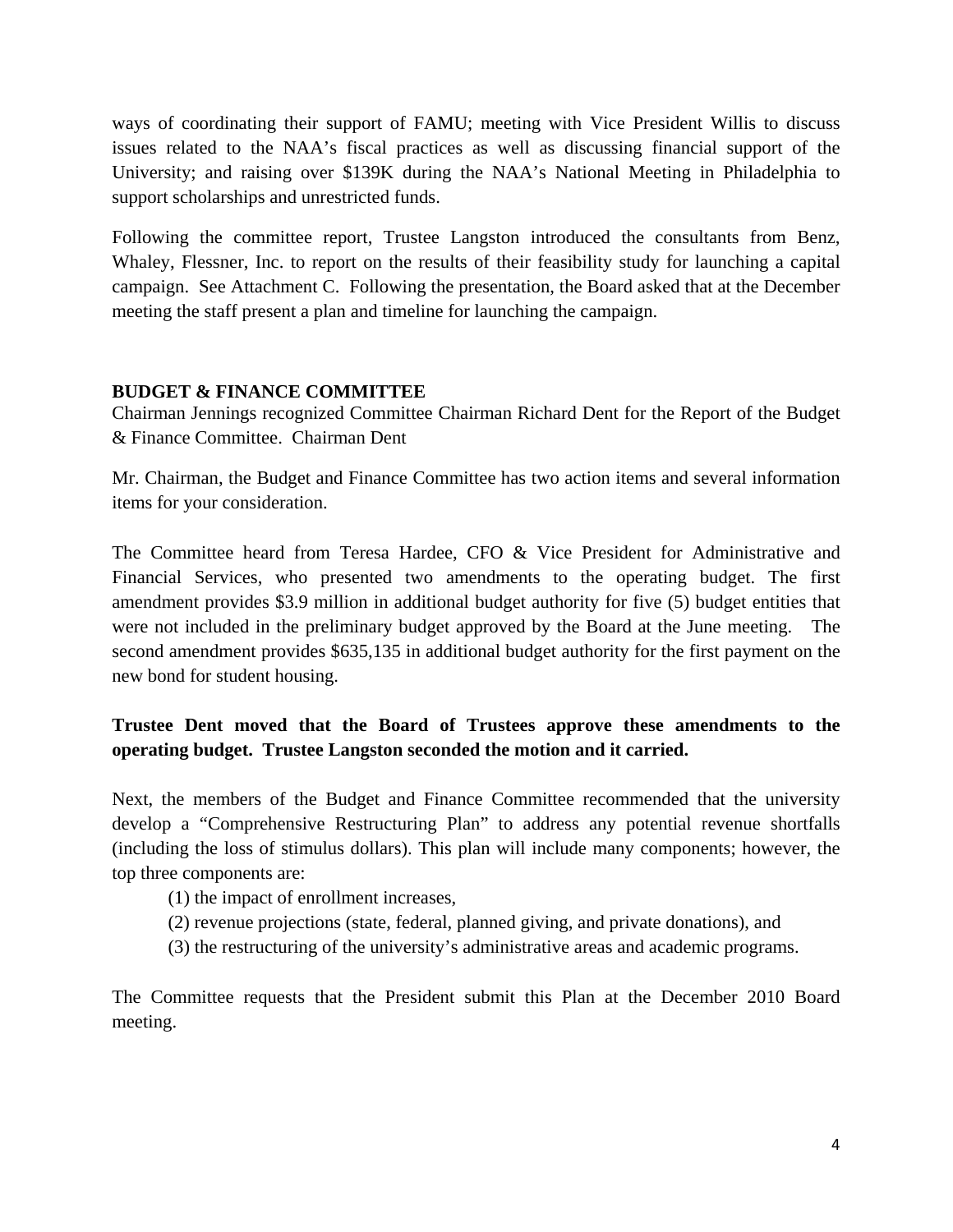# **Trustee Dent moved that the Board of Trustees approve the development of a Comprehensive Restructuring Plan that the University will submit to the Board at the December meeting. Trustee Holder seconded the motion and it carried.**

As for the informational items, Vice President Hardee provided the committee an update on the results of the revenue estimating conferences for General Revenue, Lottery, and PECO. She also presented a summary of the state's Three Year Financial Outlook as well as information on the State University System's state appropriations and tuition increases from FY 2006-2007 through FY 2010-2011.

Also the Committee heard from Vice President Hardee who presented the FY 2011-2012 Legislative Budget Request that was approved by the Board of Governors last week. Each university was given an allocation by the Board of Governors to develop their legislative budget request along with instructions to align the request to the New Florida Initiative. The University's allocation is \$7.2 million and the budget priorities are as follows:

- **Priority One- Enhance Doctoral/Research Visibility:** \$275,000 to assist with the establishment of the College of Dental Medicine.
- **Priority Two Address Health Care Disparities:** \$3.5 million to enhance the University's efforts to increase production of graduates in healthcare disciplines.
- **Priority Three- Initiate On-Line Degree Programs:** \$1.6 million to upgrade technology and the Learning Management System. This will result in increased enrollment and generate revenue through these on-line course offerings.
- **Priority Four- Increase Undergraduate Retention:** \$1.3 million to increase participation in the First Year Experience activities. The University is expecting to increase the retention and graduation rates with this initiative.
- **Priority Five- Increase International Opportunities:** \$562,920 to increase the number of students and faculty participating in international exchanges. The University will develop international programs in conjunction with the United States Agency for International Development. These services will enhance the global perspective of students and faculty.

Additionally, the University submitted the following supplemental documents with the Legislative Budget Request: a one-page document outlining how the University is preparing for the loss of the stimulus funds and a proposed 5% and 15% reduction plan. Vice President Hardee also highlighted for the Committee the University's strategies that could be used to offset the potential budget reductions and the thirteen (13) Guiding Principles.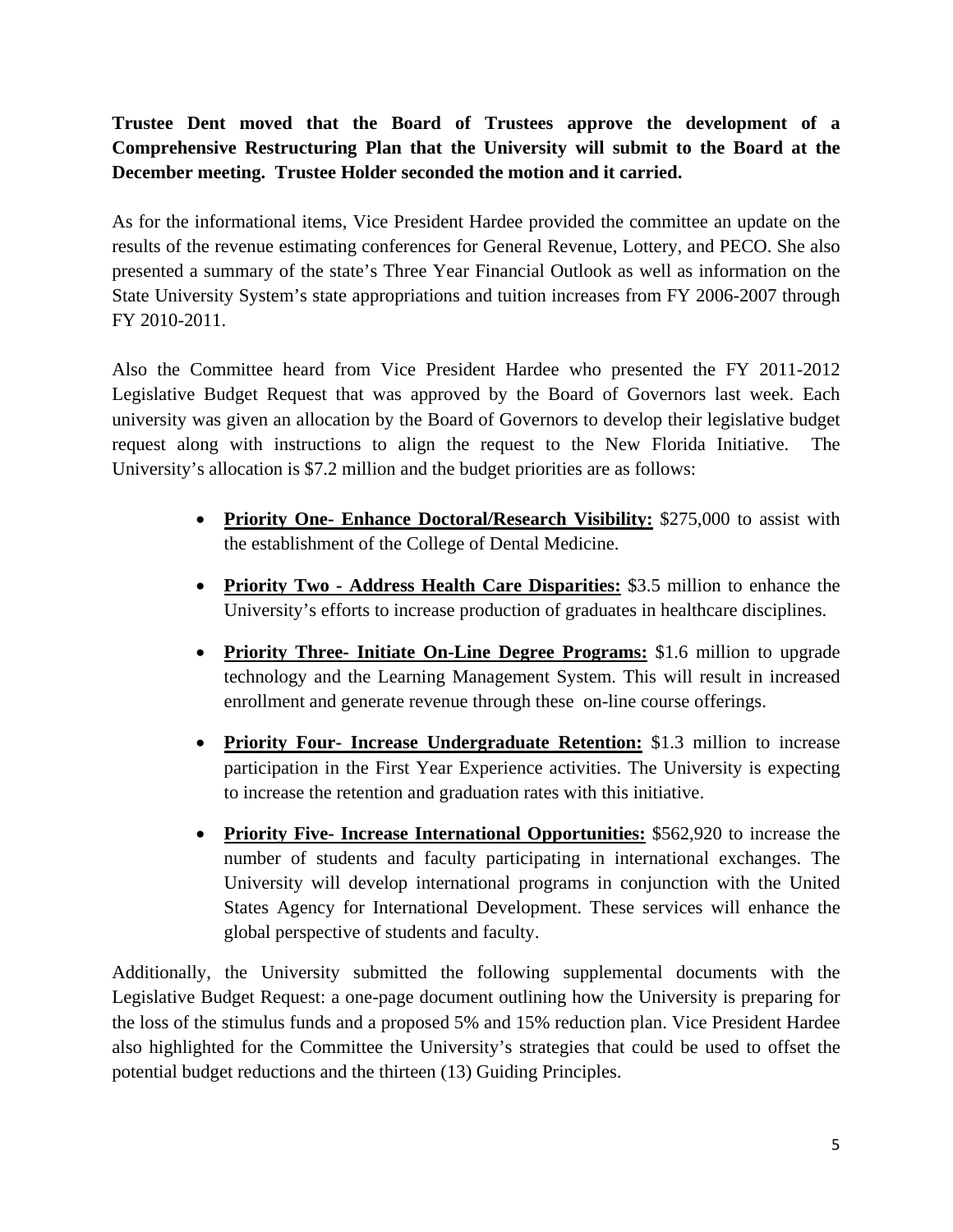The Committee received information regarding the six (6) contracts totaling \$5.9 million that have been executed since the last Board of Trustees meeting. These include:

- *District 7 Production Group (\$120,000),*
- *Global Sports Management (\$105,000),*
- *Woodruff Scientific (\$200,000),*
- *The Florida Endowment Foundation for Graduates (\$1.8 million),*
- *Professional Opportunities Program for Students, Inc. (\$3.5 million), and*
- *The Orange Minority Youth Golf Association (\$200,000).*

For the last informational item, Vice President Hardee provided responses to several questions that were asked during the June 2010 Board meeting.

# **ACADEMIC AFFAIRS COMMITTEE**

Chairman Jennings recognized Committee Chairman Solomon Badger for the committee report. The Committee heard from Provost Hughes Harris regarding the addition of several new degree programs to the New Degree Program List that is incorporated in the University's current strategic plan. These programs were included in the Work Plan, which the Board of Trustees approved at its last meeting and was submitted to the Board of Governors. This formal action will align the program list and the Work Plan. These proposed additions result from new opportunities, including possibilities from evolving partnerships. Other proposed additions resulted from the analysis, conducted over the past year, of low productivity programs, identifying programs with potential for higher enrollments that could replace some low enrollment programs. The University proposes adding the following programs to the 2010-2020 New Degree Program List and updating the current strategic plan to include:

- MS, Golf Management
- MS, Curriculum and Instruction
- MS, Sport Management
- BS, Information Technology MS Health Informatics
- MS, Biomedical Sciences
- BS/BA, Environmental Studies
- BS/MS/PhD, Sustainability science

The University must come back to the Board for approval, prior to the implementation of any of these programs.

# **Chairman Badger moved that the Board of Trustees approve and add the above named new degree programs to the New Degree Program List within the University's Strategic Plan. Trustee Dent seconded the motion and it carried.**

Provost Hughes Harris presented information to the Committee regarding distance education. The Board of Trustees has identified as a goal in the University's 2010-2020 Strategic Plan the development and implementation of a comprehensive distance learning program. The University is moving forward with creating a premier distance education program and is considering a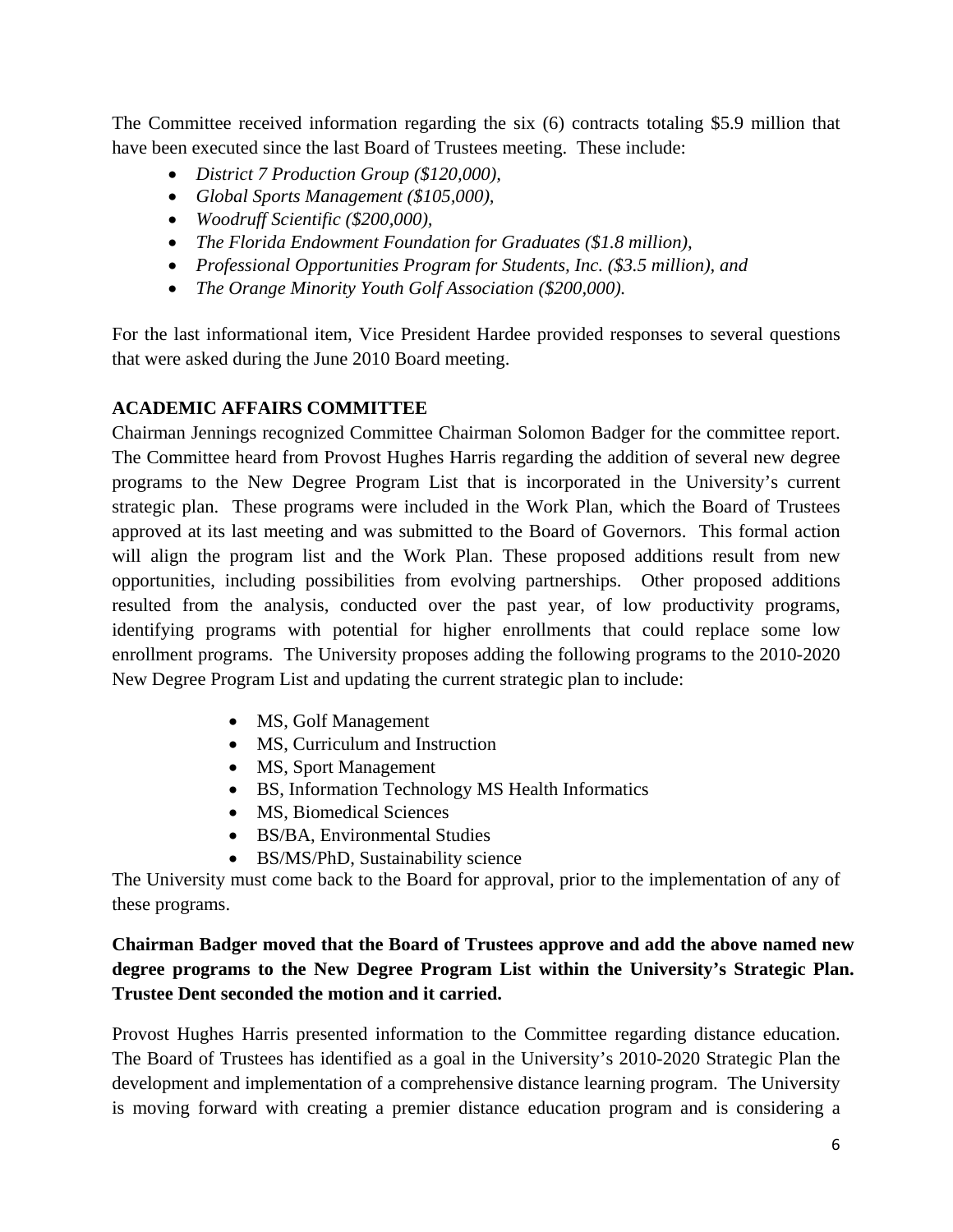proposal by HBCUsOnline. This company created "Tom Joyner Online Education (TJOE)" to provide the HBCU experience to students via distance learning. TJOE would assist FAMU with developing its online education programs by providing marketing services, administrative processes, faculty support training, ongoing student support and assistance with the development, maintenance and delivery of online degree programs, including technical support.

TJOE's team consists of former higher education administrators, marketing experts and technology experts, who have proven experience in developing highly successful online degree programs. The Chief Academic Officer for TJOE, Dr. Gerald Heeger, is the former President and Provost of the University of Maryland University College, one of the oldest distance education programs in the nation, enrolling more than 196,000 students.

The University has been awarded money through Title III, which will be used to upgrade its technological infrastructure to assist with instructional technology needs for this initiative. That upgrade would take three to four months to complete.

The University plans to offer three (3) master's degree programs through distance education: the Master's of Business Administration, the Master's of Public Health, and the Master's of Nursing. Provost Hughes Harris explained that the tuition for the programs will cover costs only and that there will be no profit associated with the programs. These programs were selected because they are in high demand and will attract an audience that is conducive to successfully completing the programs.

The University has already contacted SACS-COC, the regional accreditation agency for the University, as well as the specialized accrediting bodies regarding these distance programs.

This initiative was offered for information for the board. After the contract negotiations have been finalized, the University will seek Board approval for the tuition for these programs, as the University would like to launch them in January 2011.

### **AUDIT COMMITTEE**

Chairman Jennings recognized Committee Chairman Karl White for the committee report. The Committee heard from Vice President Charles O'Duor, who presented the University Audit Plan for 2010-11. The purpose of the Audit Plan is to guide audits, reviews, and investigations to ensure compliance with statutory mandates; promote integrity, accountability and efficiency; make certain that resources are safeguarded against waste, loss, and misuse; and determine that resources are used consistent with regulations and policies. The Audit Plan is based on a combination of factors derived from a comprehensive risk assessment survey, prior financial and operational audit findings, and suggestions by management.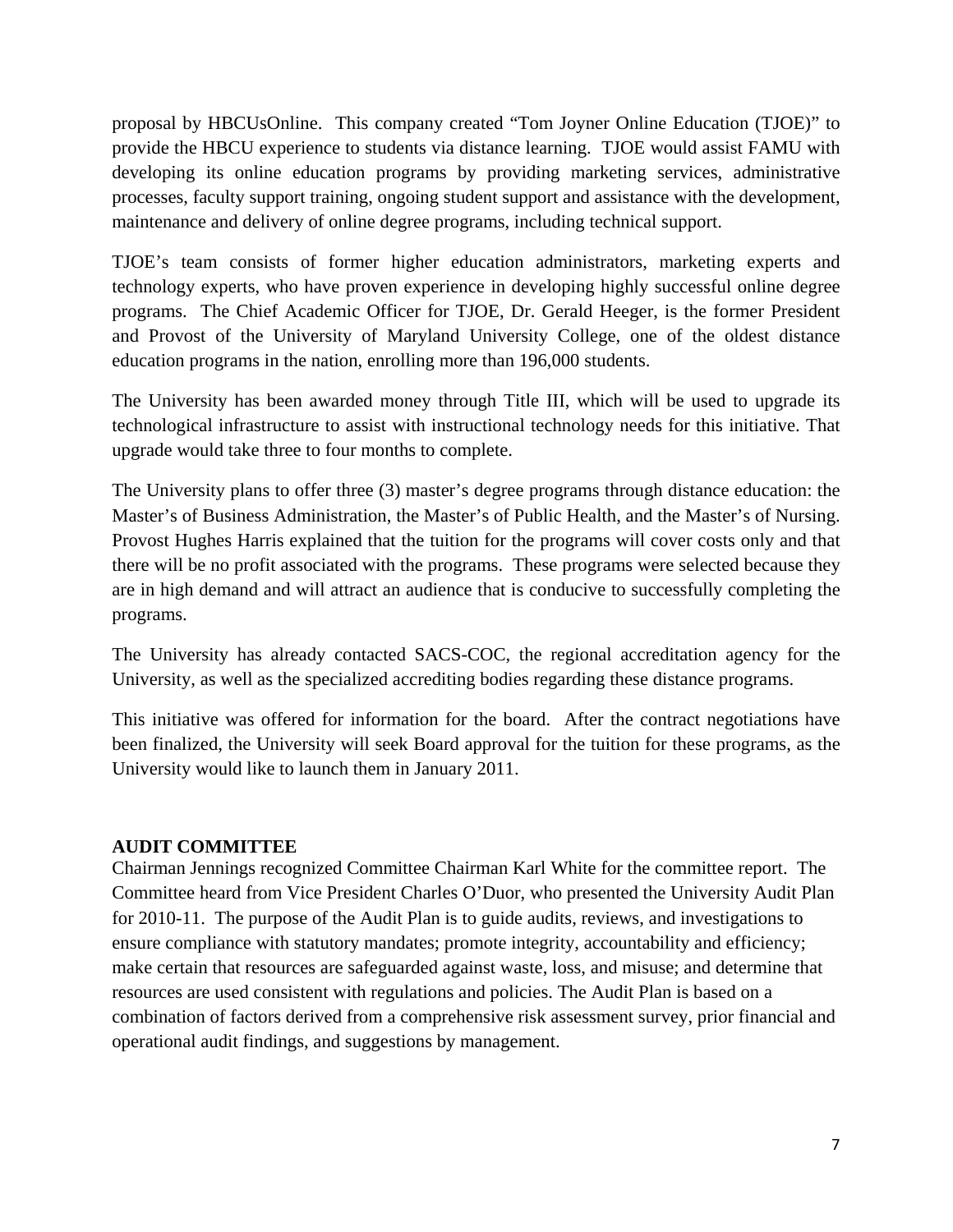## **Chairman White moved that the Board of Trustees approve the University Audit Plan for 2010-11. Trustee Franklin seconded the motion and it carried.**

Vice President O'Duor provided the Committee with an update on the Operational, Financial and Federal Audits for the fiscal year ended June 30, 2010. He stated that on August 16, 2010, the State Auditor General staff conducted an exit conference for the Operational Audit of the University for the fiscal year ended June 30, 2010. The purpose of the meeting with the University management team was to discuss the preliminary and tentative findings. The audit report is expected to be released soon.

Also, Vice President O'Duor informed the Committee that the Financial Audit of the University for the fiscal year ended June 30, 2010, by the State Auditor General is in progress. The audit report is expected in late fall.

Finally, Vice President O'Duor reported to the Committee that this year marks the fifth and final year of the compliance agreement between the University and the National Science Foundation. The requirements in the agreement include an annual audit of the NSF grant awards by an independent public accounting firm and a detailed annual report from the University reflecting activities related to NSF programs. The final compliance report from the University will be submitted to the NSF by September 30, 2010. The special audit of the NSF grant awards for the fiscal year ended June 30, 2010, was completed last week and there are no findings. An update on the compliance report will be presented at the next Board meeting.

## **TRUSTEE-STUDENT RELATIONS COMMITTEE**

In the temporary absence of Chairman Jennings, Vice Chair Daryl Parks recognized Trustee Franklin for the committee report. The Committee had no action items; but, it has several items for information. The Committee heard a report from Trustee Franklin. Trustee Gallop Franklin summarized activities of the Student Government Association, which included:

- Partnered with EIT in upgrading the Commons
- Reactivated the S.A.F.E. Team
- Created the SGA Virtual Website
- Upgraded Galimore Bowling Lanes
- Assisted with One Stop Shop S.W.A.G. (Student with Academic Advisement Graduation)
- Reported that  $2<sup>nd</sup>$  Phase of the Recreational Center underway
- Reported that  $3<sup>rd</sup>$  Phase of the Recreational Center (Playing fields aspect)
- Conducting a huge Voter Registration Drive approximately 750 students registered to vote
- Participated in a forum with Will Packer, the producer of the movie "Takers" and assisted students to view the premiere,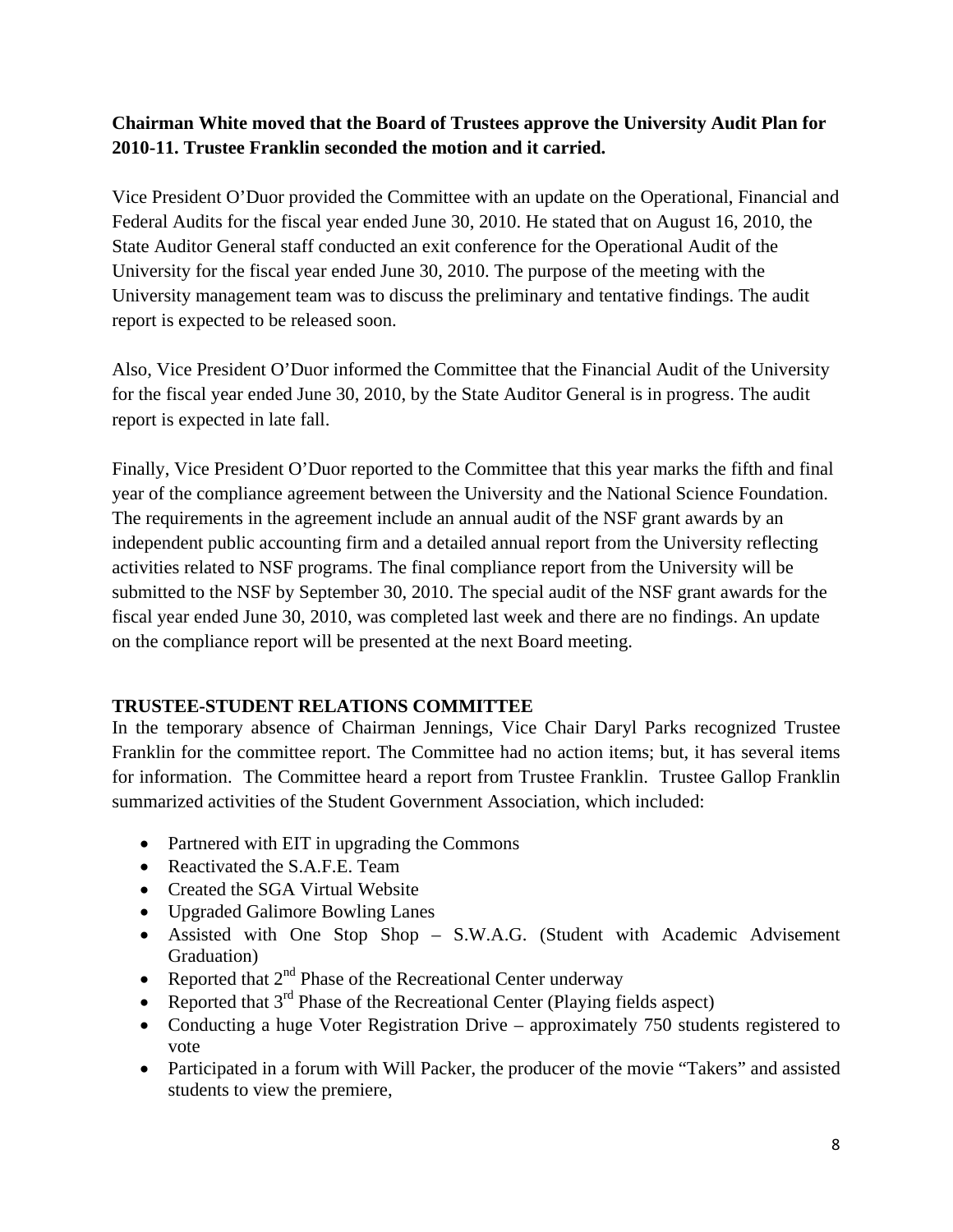- Introduced Comedy Series on campus, initiated by Vice President Breydon Love.
- Homecoming scheduled October 24-30, 2010 Planning to have a formal affair on October 23, 2010

Trustee Franklin noted that Student Government is very active.

The Committee heard from Interim Vice President William Hudson, Jr. about the activities within the Division to include:

- The current enrollment is 13,352 compared to 12,221 this same time last year. The freshman class enrolled 15 National Merit Scholars.
- There are 294 new students enrolled in graduate school and 297 new students enrolled at the law school.
- Effective this summer 2010, Florida A&M transitioned to the William D. Ford Federal Direct Loan Program. Overall the process occurred smoothly; those experiencing a problem resulted from students not signing their promissory notes timely. To date, 12,000 students have been awarded financial aid.
- In 2009-2010, more than 16,000 patient visits were recorded at the FAMU Health Center. This represents a 15% increase from last year. Health promotion programming was expanded in various campus venues, residence halls and classrooms.
- Currently campus housing is at 98% occupancy of the 2,446 available beds this year, compared to 97% last year. Sampson and Young Residence Halls have begun renovation.
- During the Week of Welcome, students, clubs, organizations, community groups, faculty and assisted in "Move-In-Activities." A total of 153 volunteers clocked in an excess of 1,080 hours.
- New Beginnings Child Care received the U.S. Department of Education's CCAMPIS (Child Care Access Means Parents in School) grant in 2006 and again for 2010 in the amount of \$1,464,000 over an 8-year period. The center will continue to improve the University's capacity to serve the low-income student/parent population; thereby increasing the retention rate of parents, increasing the graduation rate of low-income students/parents, and improving the quality of student life for all students/parents matriculating at the University.
- The University Police Department is currently involved in an investigation where individuals gained access into select students' personal iRattler accounts, rerouting their financial aid awards. The investigation has resulted in two arrests and is still ongoing.
- Finally, the Committee heard an update on the Vice President Search The search committee was a diversified group of individuals that yielded a thorough critique of the applicants. Of 85 applicants for the position, the pool has narrowed to three individuals. The names of the three individuals have been forwarded to President Ammons.

## **FACILITIES PLANNING COMMITTEE**

Chairman Jennings recognized Committee Chairman Spurgeon McWilliams for the report. The Facilities Planning Committee reviewed a request to amend the Board of Trustee's Motor Pool and Vehicle Use Policy Number 2006-5. This Policy governs the acquisition, ownership, use, and maintenance of University-owned and operated motor vehicles. The Policy currently only allows employees with valid commercial driver licenses to operate vans that seat ten (10) or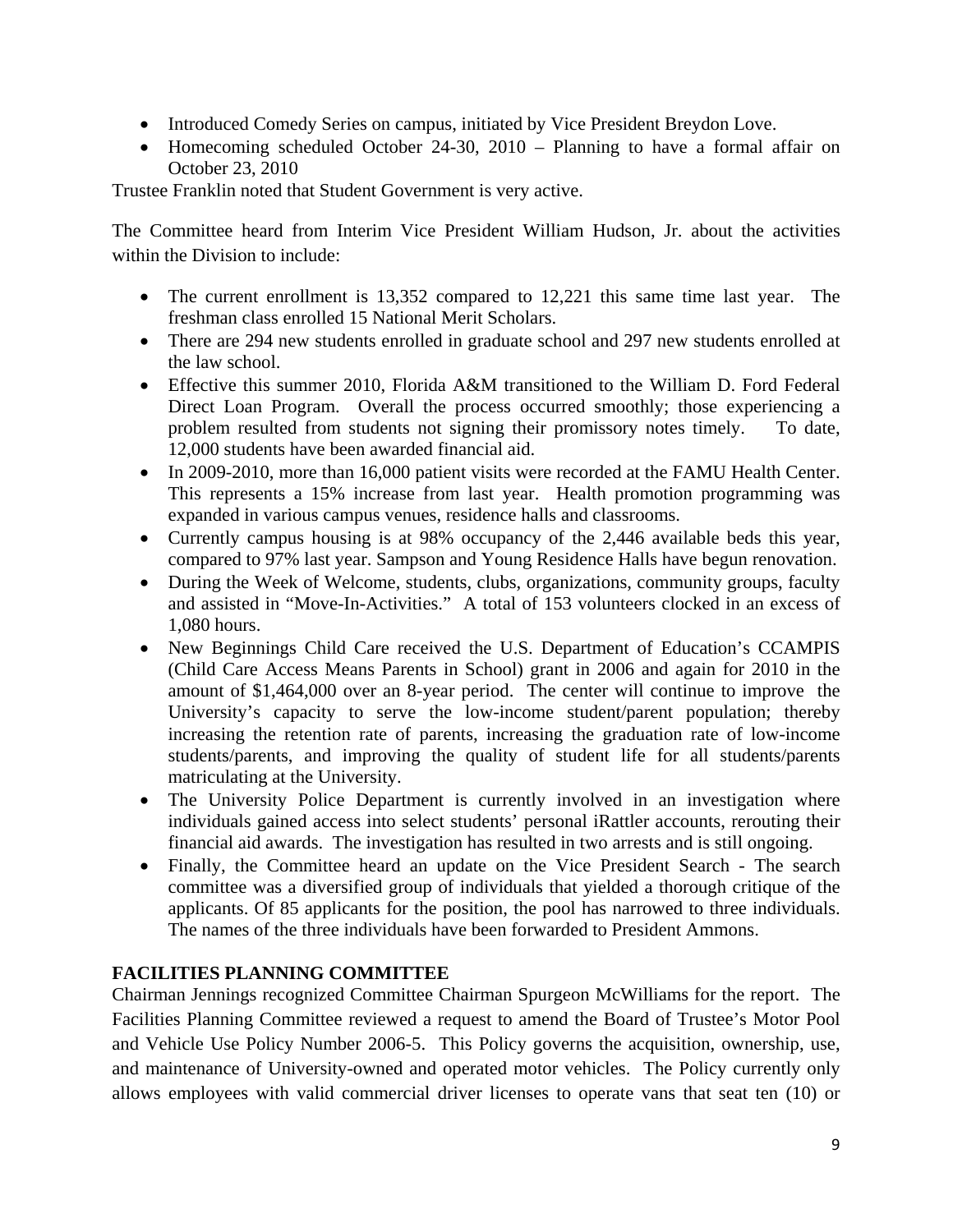more passengers. This requirement has become difficult in that it limits the availability of costeffective vehicles and the availability of qualified drivers for student and employee travel. The Florida Department of Highway Safety and Motor Vehicles' regulations are not as restrictive as this Policy and have a limit of sixteen (16) or more passengers before requiring a commercial driver's license. The University plans to enhance driver training for those who drive vehicles with ten  $(10)$  or more passengers.

**Chairman McWilliams moved that the Board approve the amendment to the Board of Trustees' "Motor Pool and Vehicle Use," Policy Number 2006-5 to increase the passenger requirement for a commercial driver's license from ten (10) to sixteen (16) passengers. The motion was seconded by Trustee Franklin and it carried.** 

The Committee reviewed a request to rename the FAMU baseball field in honor of Mr. Andre Dawson, for his extraordinary and lasting contributions to the state of Florida, FAMU, and major league baseball. After some discussion, President Ammons asked that the item be withdrawn from consideration at this time.

The Committee received information regarding the draft 2010-15 Educational Plant Survey Report. The draft report assessed the use of existing facilities and projected the facility needs over the next five years. The University is reviewing the draft report and will present it to the Board for approval at a later date.

The Committee also received information regarding the Fixed Capital Outlay Legislative Budget Request and the five-year Capital Improvement Plan. The University has currently identified the following projects as the top five priorities for Fiscal Year 2011-12 Public Education Capital Outlay funding:

- #1 Utilities/Infrastructure, Capital Renewal/Roofs \$9,000,000
- #2 Pharmacy Building Phase II \$8,395,000
- #3 Student Affairs Building \$6,155,000
- #4 Dyson Building Remodeling \$1,751,500
- #5 FAMU/FSU College of Engineering Phase III \$13,014,335

The University is continuing to evaluate the economic forecasts for PECO funding and will present its final Legislative Budget Request and Capital Improvement Plan for the Board's approval at a later date. The Committee received a status report on the major projects.

Finally, the Committee received a report conducted by Turner Construction on a voluntary assessment of the athletics facilities. Turner Construction visited the campus facilities on September 13, 2010, and will provide its assessment to the University by December 1, 2010.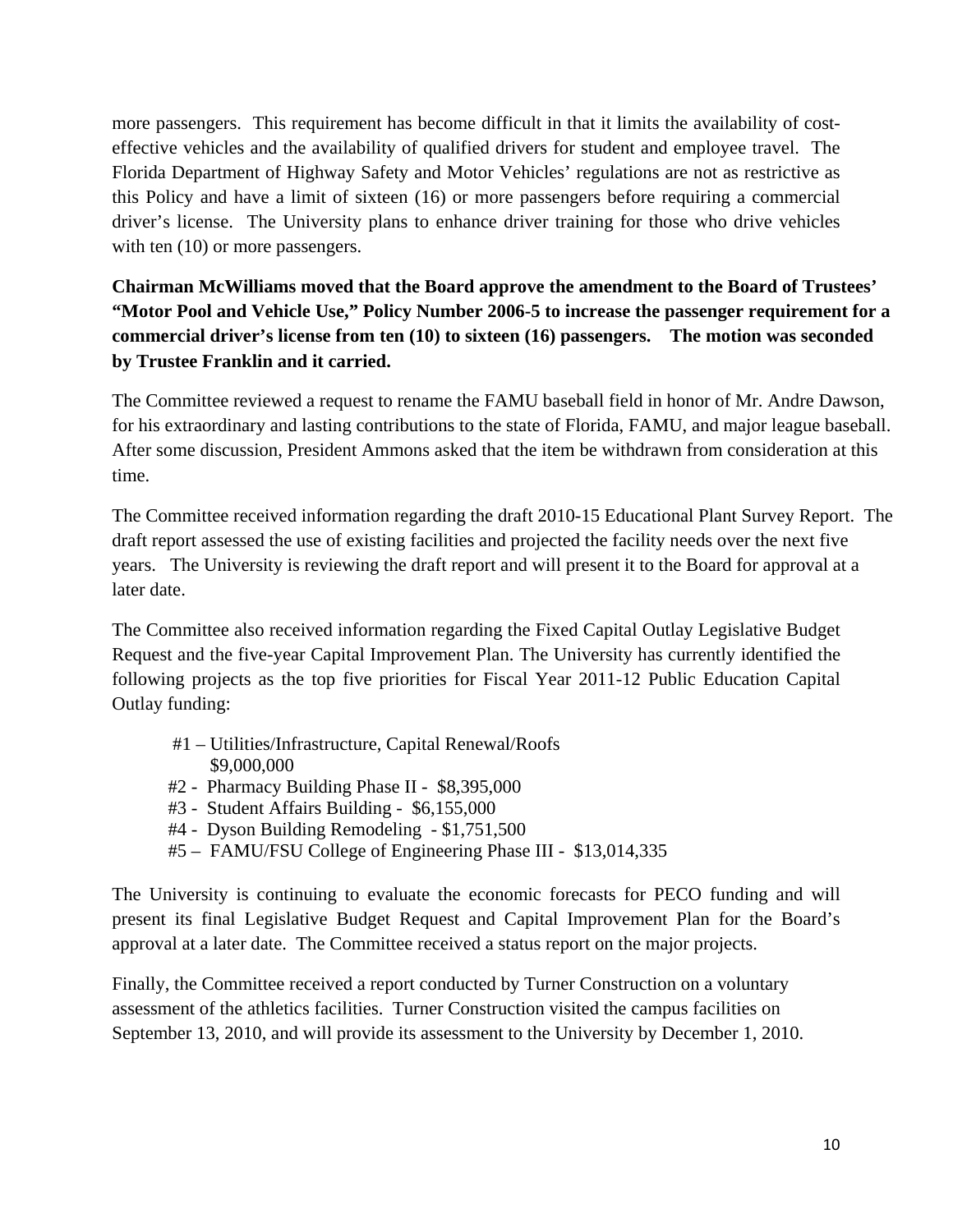### **PRESIDENTIAL COMPENSATION**

Chairman Jennings noted that as the Board of Trustees has heard from Vice President Hardee, the University is facing some dire economic challenges. He continued, "However, we have had steadfast leadership during this time."

And the board has been grappling to find a solution to the dilemma that we have been facing during these tough economic times of paying a 25 to 35% bonus to President Ammons. The board's struggle is that during a time when the University's budget is being reduced and its employees have not received a pay increase since 2006, we have contractual obligations that we must meet.

The Board of Trustees entered into a legally binding agreement with President Ammons in 2007 that states that the president's yearly performance bonus "shall be in the range of 25% to 35% of the annual base salary". Chairman Jenning noted, "That's the language in the contract."

Chairman Jennings reiterated that the board must honor the contract, which is a legally binding agreement. "It was entered into in good faith at a different economic time."

Chairman Jennings said:

I spoke with Dr. Ammons on several occasions. He has agreed to restructure his contract. Currently, he's entitled to the bonus range of 25-35%. This is a contractual provision and we just need to determine where within the range the bonus should fall. I feel that Dr. Ammons has done an exceptional job as president during this period in which the bonus would apply. The university was removed from SACS probation, received its SACS Re-affirmation, and set the foundation for the ABA to award accreditation to the Law School, as well as moving enrollment in the right direction, which signaled that the University remained a viable choice for some of the nation's best and brightest students.

As we move forward, we plan to make some revisions to Dr. Ammons' contract. President Ammons has agreed to renegotiate his contract during our December meeting to eliminate the annual performance bonus applicable for the 2010-11 eligibility year. As a board, however, we still will be obligated to pay an additional \$81,250 for the 2009- 2010 academic year if we provide a 25% increase, which is covered under the existing contract. The board plans to vote on the 2009-2010 compensation package during its December meeting.

The president's bonus has been a sensitive issue for the Board and the president. We believe that during the December meeting, we will be able to reach an amiable solution.

At this time, I will receive a motion about the president's compensation.

Trustee Karl White noted that given the current and future economic environment, he moved that "we satisfy the performance bonus requirement at the minimum level allowable of 25% for the president for the 2008-09 academic year. The motion was seconded by Trustee Daryl Parks.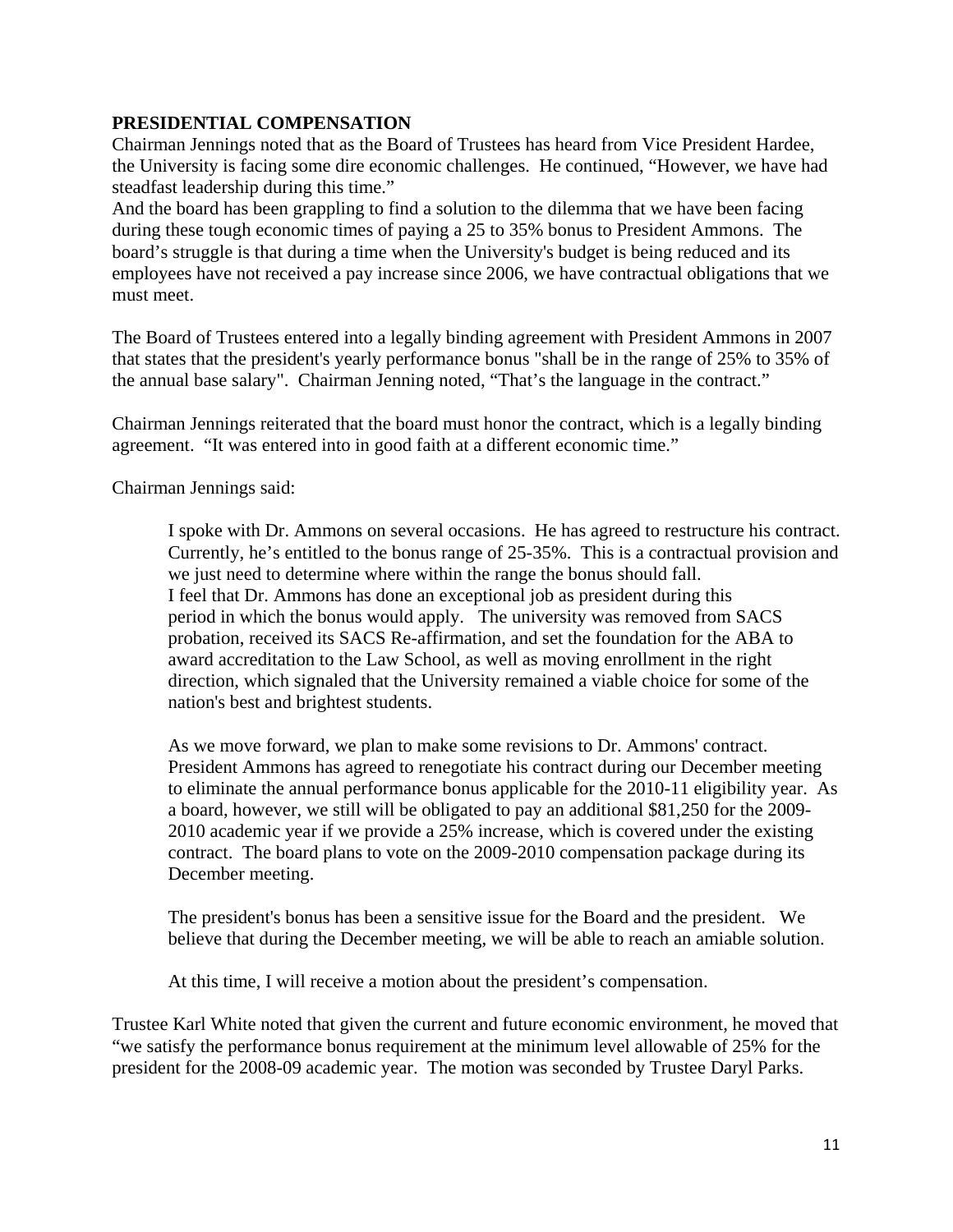Several trustees commented on the nature of the contract. Trustee Langston noted that an "evergreen contract" is unheard of in public contracts with a guaranteed bonus. In spite of the accomplishments, it is difficult to support the motion.

Trustee Parks noted that Dr. Ammons is doing a great job, given the current economic times are terrible and make this decision in light of the economic times.

Trustee Turnbull inquired whether there would be a restructured contract and which years would be applicable for review. Will we look at the bonus provision. Chairman Jennings responded that the eligible period is 2008-09. Further, he commented that the board we still have to deal with the 2009-10 bonus per the existing contract. The Restructuring is for going forward.

Trustee Turnbull noted that, "He's done a monumental job and at the time of his election the University was in crisis." We have to look at the message that we are sending and the binding clauses of the contract are sending a message without regard to the economic times. She hoped that in the restructured contract that decision are based on the times and not the binding nature of the contract alone.

Trustee McWilliams noted that he was a member of the transition board along with Trustees Holmes and Jennings; but, he was not a member of the negotiating team. Given the university's place at that time, didn't know what the economic times would become. "We were in a hole and he got us out of the hole. The president has over-performed while the economy has underperformed." He hoped the restructuring will prevent us from coming back each year dealing with this as a board.

Trustee Badger asked if there was a need for a legal opinion imbedded in Trustee Turnbull's comments? Chairman Jennings responded that any action will be supported by Foundation funds; not state funds. Trustee Parks remarked that funds are available in the Foundation as part of its budget. Attorny McKnight noted that all presidential salaries in the State University System are capped at \$225,000 and exceeding that amount must come from the Foundation.

Trustee Badger noted that the 25% bonus does not represent how well the president has performed; but, is driven by the economic times and he asked that the record reveal that.

Trustee Holder said that the president's performance for 2008-09 was at 25% at the time of the eligible year. His second point was that he agreed with Trustee Langston that we come to a solution earlier than now and that we facilitate the restructuring of the new contract.

Chairman Jennings noted that any changes to the current contract must be agreed upon by the president. Trustee Badger called the question.

The motion was approved.

#### President Ammons responded:

Mr. Chairman, thank you for your leadership. Thanks to the board. I am humbled by this decision to issue a performance bonus in my contract in a year when we're discussing